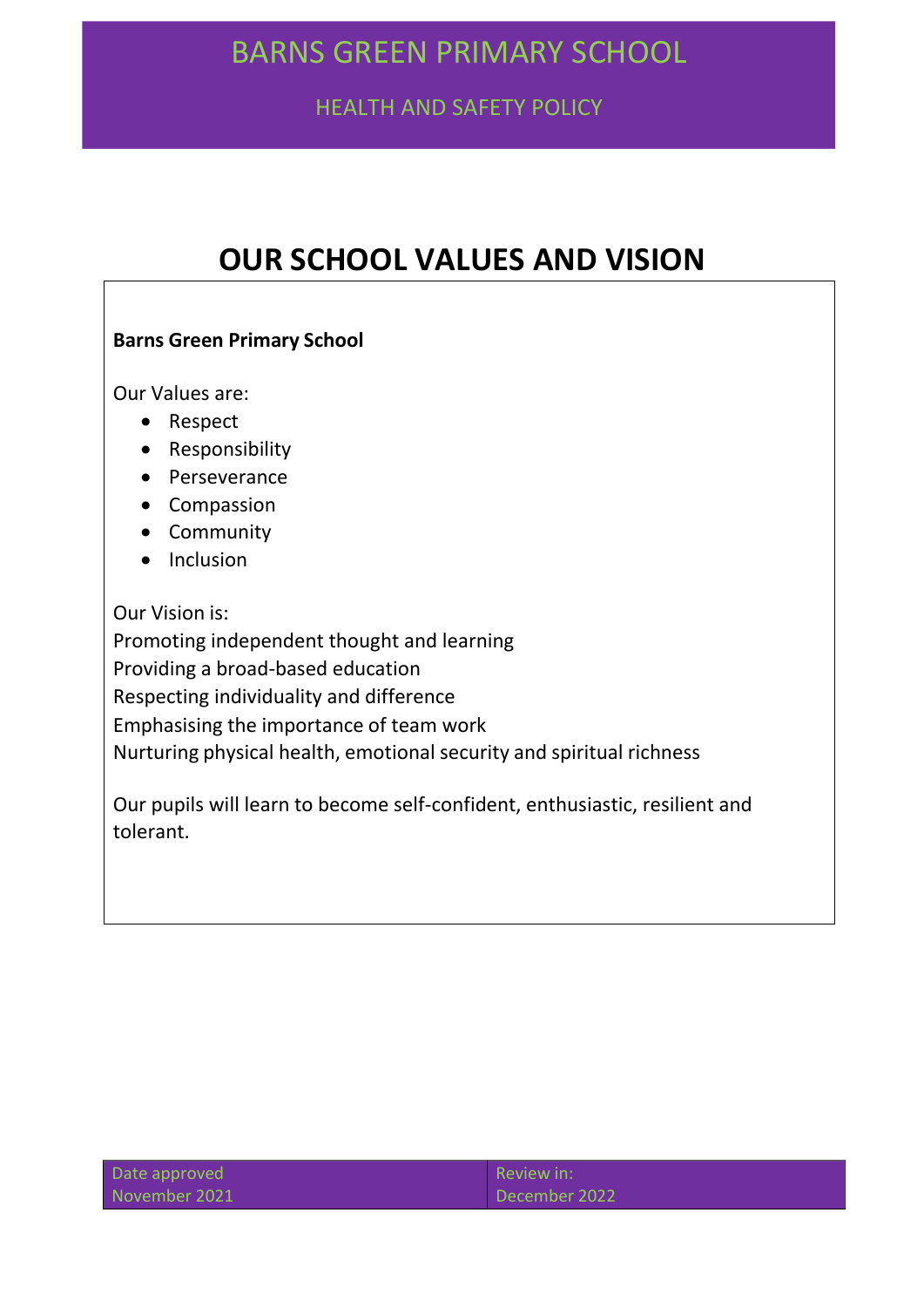HEALTH AND SAFETY POLICY

#### **Contents:**

| 1.  |  |
|-----|--|
| 2.  |  |
| 3.  |  |
| 4.  |  |
| 4.1 |  |
| 5.  |  |
| 6.  |  |
| 7.  |  |
| 8.  |  |
| 9.  |  |
| 10. |  |
| 11. |  |
| 12. |  |
| 13. |  |
| 14. |  |
| 15. |  |
| 16. |  |
| 17. |  |
| 18. |  |
| 19. |  |
| 20. |  |
| 21. |  |
| 22. |  |
| 23. |  |
| 24. |  |
|     |  |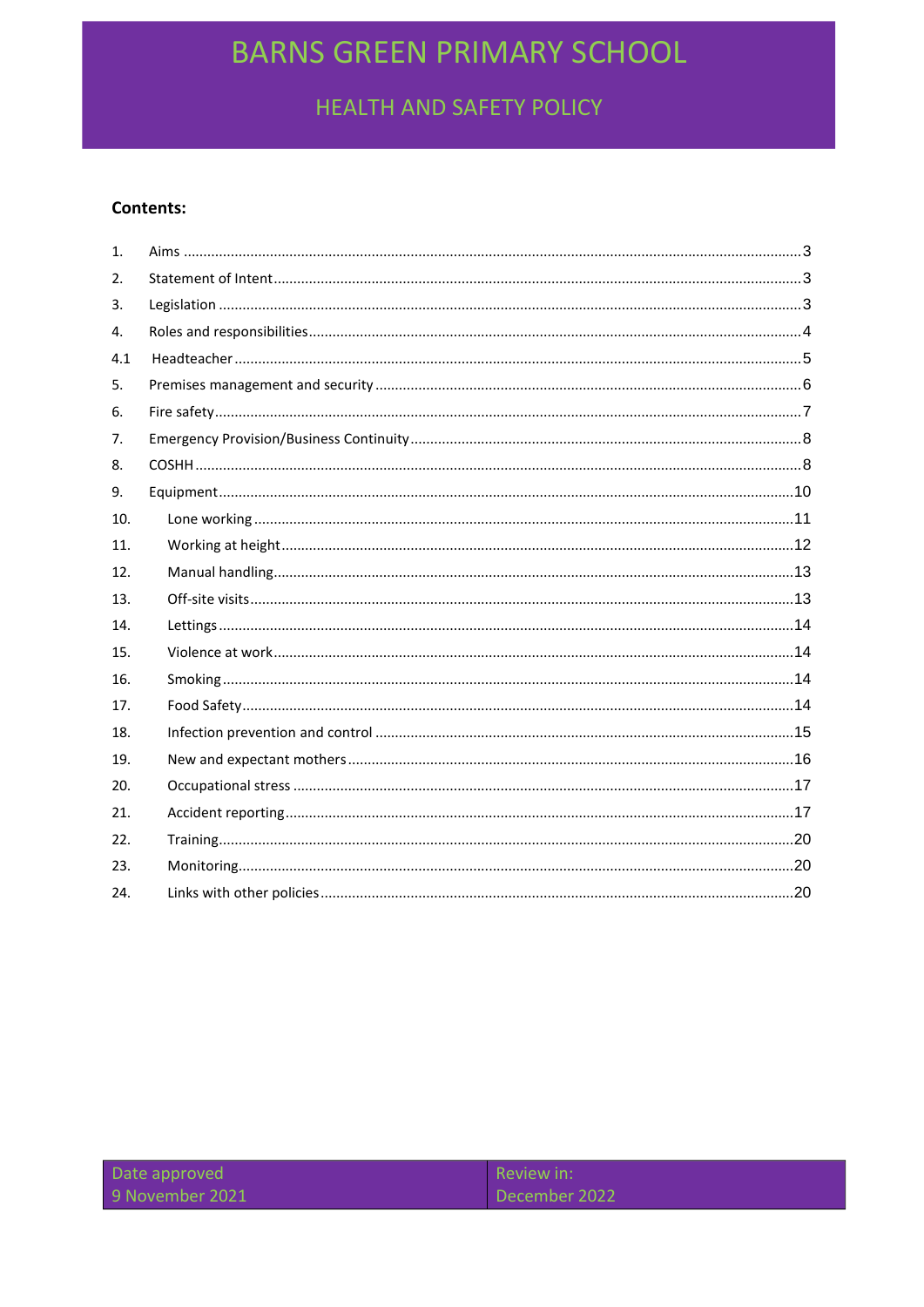HEALTH AND SAFETY POLICY

### <span id="page-2-0"></span>**1. Aims**

Our school aims to:

- Provide and maintain a safe and healthy environment
- Establish and maintain safe working procedures amongst staff, pupils and all visitors tothe school site
- Have robust procedures in place in case of emergencies
- Ensure that the premises and equipment are maintained safely, and are regularlyinspected

## <span id="page-2-1"></span>**2. Statement of Intent**

The governing body acknowledges West Sussex County Council's (WSCC) Corporate Healthand Safety Policy, acting as Local Education Authority and employer, and provides the following additional statement of intent to cover all school buildings, activities and undertakings for which it is responsible. Under the Health and Safety at Work Act 1974, the governing body accepts that it has theresponsibility to take all reasonably practicable steps to secure the health and safety of staff, pupils and others visiting and using the school premises.

The governing body believes that the prevention of accidents, injury or loss is essential to the efficient operation of the school and is part of the good education of its pupils. It will bethe governors' policy to encourage, where practicable, the co-operation of all users of the establishment by monitoring, review, discussion and consultation to promote and develop measures which ensure health and safety at work.

## <span id="page-2-2"></span>**3. Legislation**

This policy is based on advice from the Department for Education on [health](https://www.gov.uk/government/publications/health-and-safety-advice-for-schools)  [and safety inschools](https://www.gov.uk/government/publications/health-and-safety-advice-for-schools) and the following legislation:

- [The Health and Safety at Work etc. Act 1974, w](http://www.legislation.gov.uk/ukpga/1974/37)hich sets out the general dutiesemployers have towards employees and duties relating to lettings
- The Management of Health and Safety at Work Regulations 1992, which require employers to make an assessment of the risks to the health and safety of their employees
- The Management of [Health and Safety at Work Regulations 1999, w](http://www.legislation.gov.uk/uksi/1999/3242/contents/made)hich require employers to carry out risk assessments, make arrangements to implement necessarymeasures, and arrange for appropriate information and training

| Date approved   |  |
|-----------------|--|
| 9 November 2021 |  |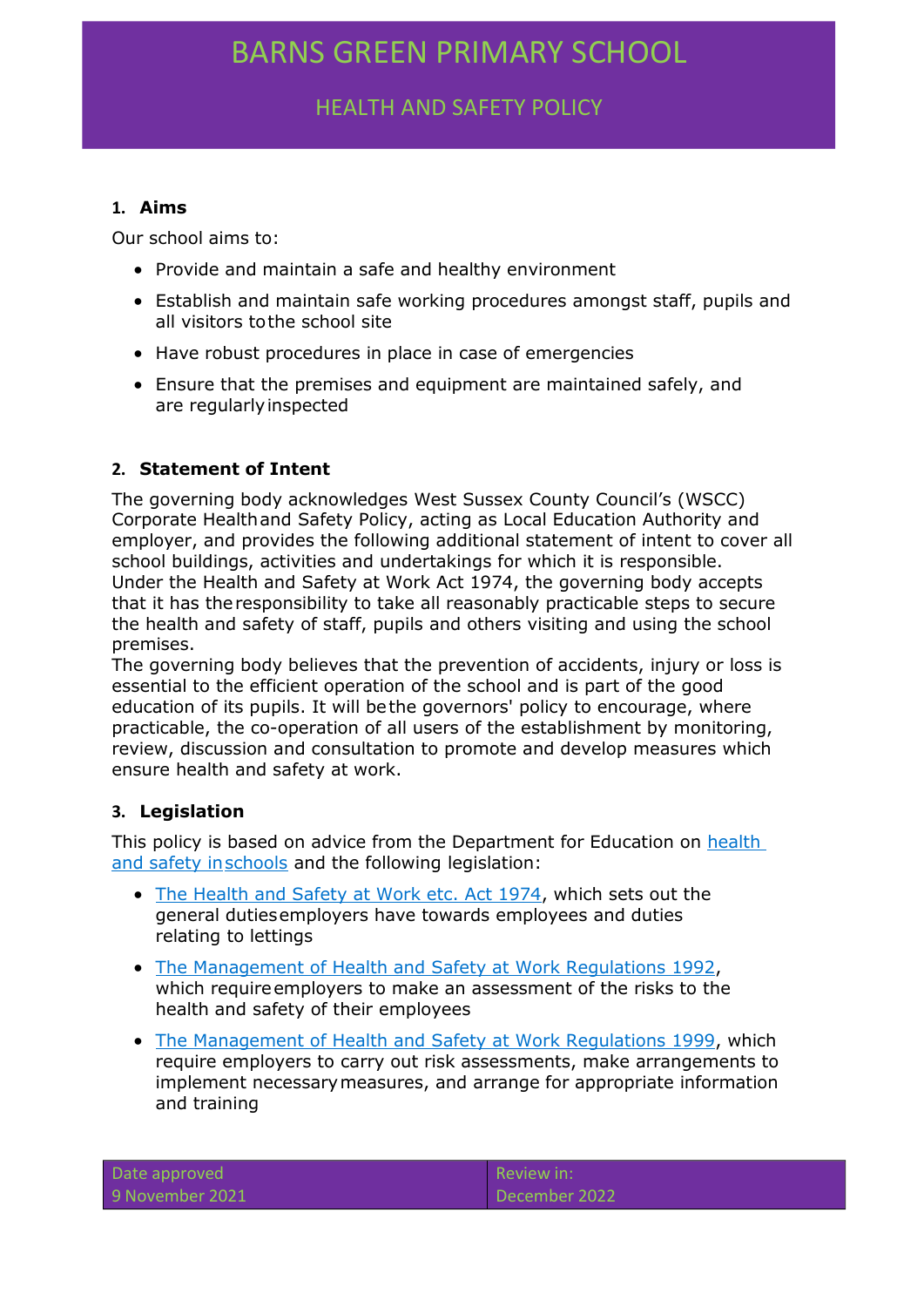HEALTH AND SAFETY POLICY

- The Control of Substances Hazardous to Health Regulations 2002, which require employers to control substances that are hazardous to health
- [The Reporting of Injuries, Diseases and Dangerous Occurrences](http://www.legislation.gov.uk/uksi/2013/1471/schedule/1/paragraph/1/made)  [Regulations \(RIDDOR\)2013, w](http://www.legislation.gov.uk/uksi/2013/1471/schedule/1/paragraph/1/made)hich state that some accidents must be reported to the Health and Safety Executive and set out the timeframe for this and how long records of such accidents must be kept
- [The Health and Safety \(Display Screen Equipment\) Regulations 1992,](http://www.legislation.gov.uk/uksi/1992/2792/contents/made)  which require employers to carry out digital screen equipment assessments and states users' entitlement to an eyesight test
- [The Gas Safety \(Installation and Use\) Regulations 1998,](http://www.legislation.gov.uk/uksi/1998/2451/regulation/4/made) which require work on gasfittings to be carried out by someone on the Gas Safe Register
- [The Regulatory Reform \(Fire Safety\) Order 2005,](http://www.legislation.gov.uk/uksi/2005/1541/part/2/made) which requires employers to takegeneral fire precautions to ensure the safety of their staff
- [The Work at Height Regulations 2005, w](http://www.legislation.gov.uk/uksi/2005/735/contents/made)hich requires employers to protect their stafffrom falls from height

The school follows [national guidance published by Public Health England](https://www.gov.uk/government/publications/health-protection-in-schools-and-other-childcare-facilities/chapter-9-managing-specific-infectious-diseases) when respondingto infection control issues.

This policy complies with our funding agreement and articles of association.

### <span id="page-3-0"></span>**4. Roles and responsibilities**

The Governing Body has strategic responsibility for health and safety within all areas of theschool's undertakings and is answerable to the LEA for its actions, on behalf of whom it makes decisions. The governing body is responsible for ensuring that advice from competent health and safety advisers is available on health and safety matters in order to comply with regulatory controls. The Head Teacher has responsibility for the day-to-day operation of health and safety andwelfare policies and practices, as delegated by the governing body, within all areas of the school's undertakings. The Head Teacher is responsible for ensuring that advice from competent health and safety advisers is sought on health and safety matters in order to comply with regulatory controls. All staff are responsible for ensuring that safe working conditions are maintained for all pupils, employees, visitors, members of the public and, where applicable, contractors throughout their individual work areas, as delegated by the Head Teacher or governing bodyand detailed in the organisation section of the policy. The Head Teacher is responsible for ensuring that advice from competent curriculum and health & safety advisers is sought on health and safety matters in order to comply with regulatory controls.

|  | Date approved   |  |
|--|-----------------|--|
|  | 9 November 2021 |  |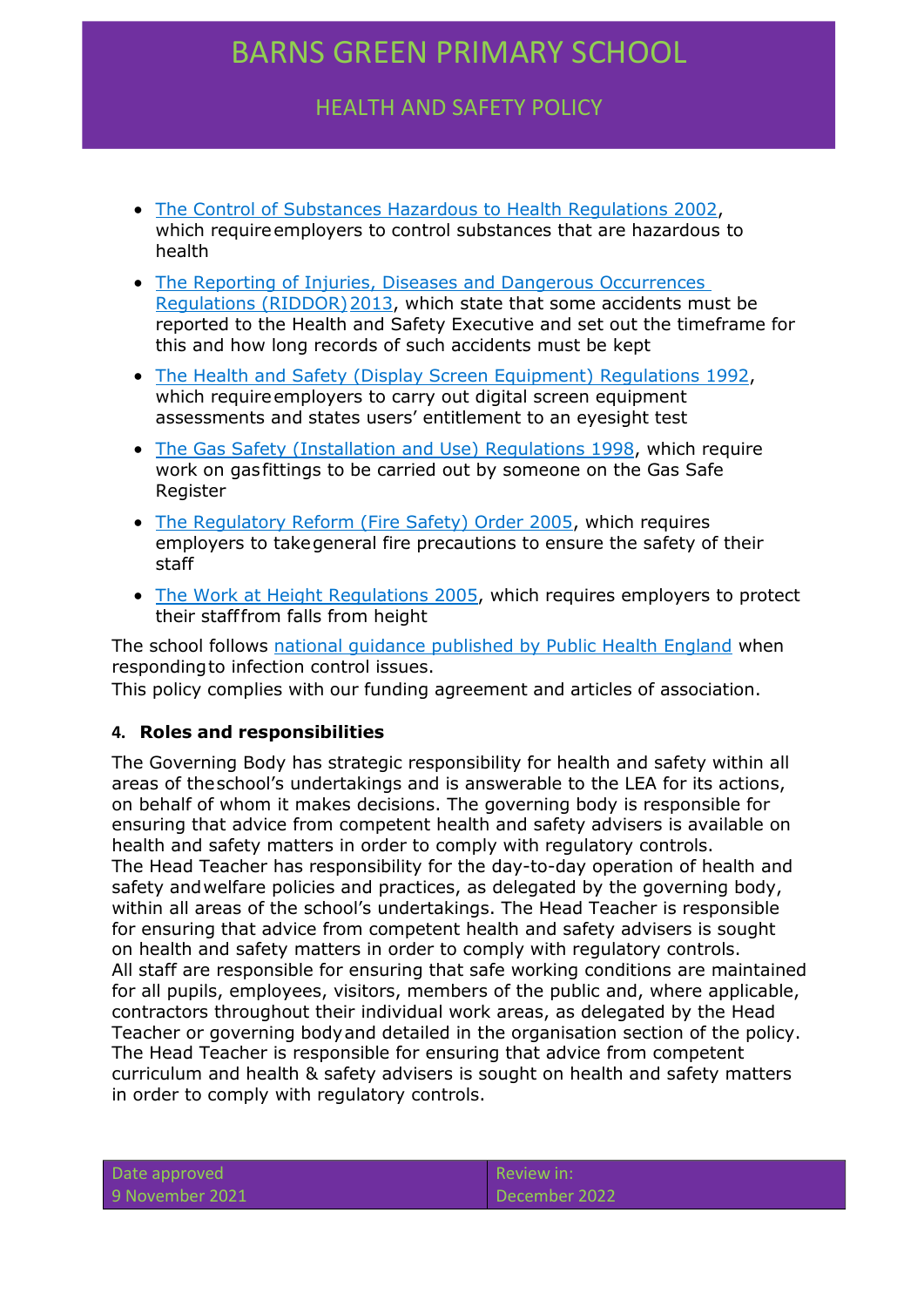HEALTH AND SAFETY POLICY

Employees are responsible for their own health and safety, that of their colleagues andmembers of the public who may be affected by their work activities.

### 4.1 Headteacher

The headteacher is responsible for health and safety day-to-day. This involves:

- Implementing the health and safety policy
- Ensuring there is enough staff to safely supervise pupils
- Ensuring that the school building and premises are safe and regularly inspected
- Providing adequate training for school staff
- Reporting to the governing board on health and safety matters
- Ensuring appropriate evacuation procedures are in place and regular fire drills are held
- Ensuring that in their absence, health and safety responsibilities are delegated toanother member of staff
- Ensuring all risk assessments are completed and reviewed
- Monitoring cleaning contracts, and ensuring cleaners are appropriately trained andhave access to personal protective equipment, where necessary

In the headteacher's absence, the School Business Manager assumes the above day-to-dayhealth and safety responsibilities.

#### 4.2 Health and safety lead

The nominated health and safety lead is School Business Manager.

### 4.3 Staff

School staff have a duty to take care of pupils in the same way that a prudent parent would do so.

Staff will:

- Take reasonable care of their own health and safety and that of others who may beaffected by what they do at work
- Co-operate with the school on health and safety matters
- Work in accordance with training and instructions
- Inform the appropriate person of any work situation representing a serious andimmediate danger so that remedial action can be taken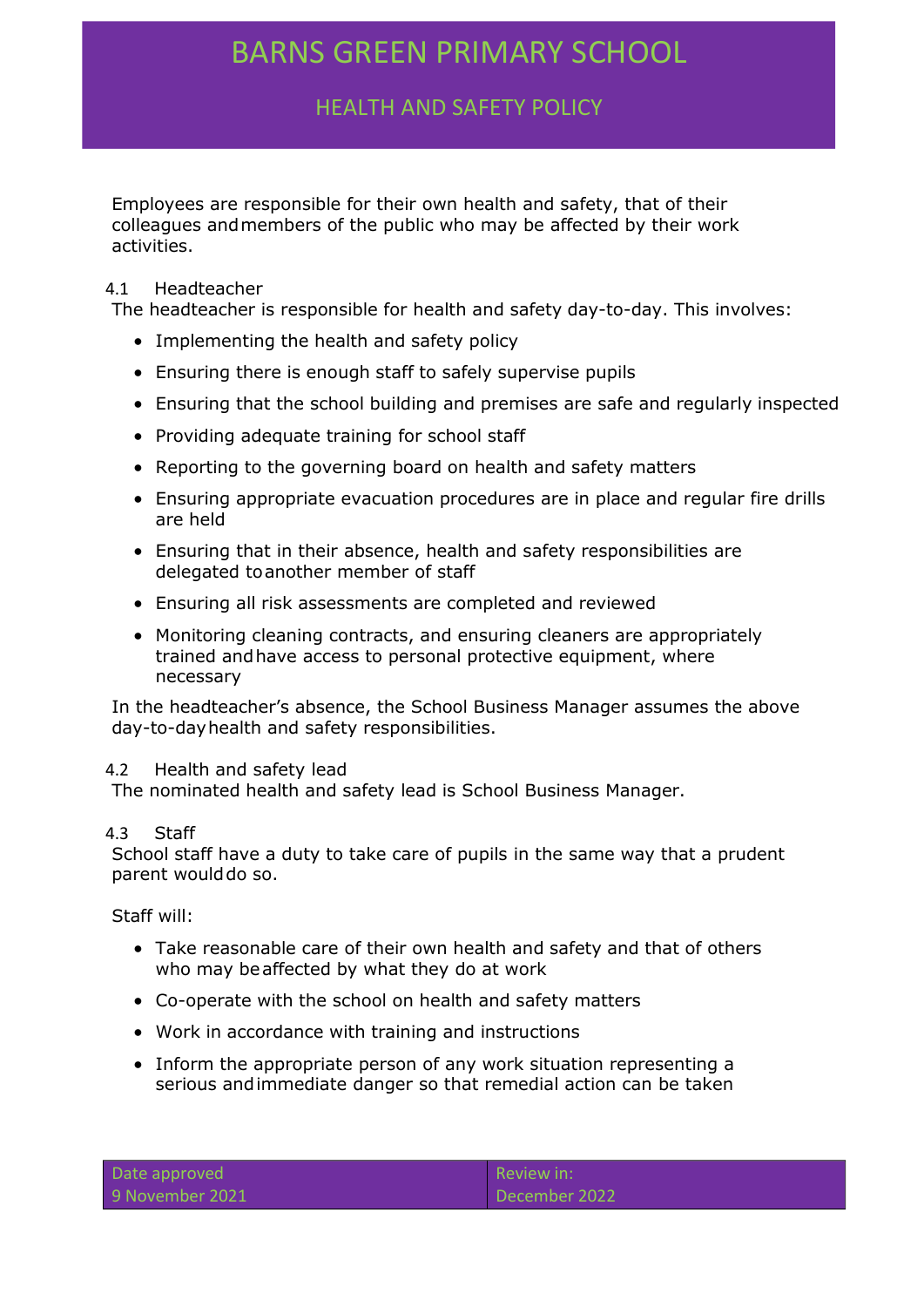HEALTH AND SAFETY POLICY

- Model safe and hygienic practice for pupils
- Understand emergency evacuation procedures and feel confident in implementing them

#### 4.4 Pupils and parents

Pupils and parents are responsible for following the school's health and safety advice, on-site and off-site, and for reporting any health and safety incidents to a member of staff.

#### 4.5 Contractors

Contractors will agree health and safety practices with the headteacher before startingwork.

Maintenance and servicing contractors receive an induction to the school site its facilities and emergency arrangements. Contractors undertaking large scale building work receive allof above and an induction pack which includes relevant school policies, procedures and riskassessments. Before work begins the contractor will provide evidence that they have completed an adequate risk assessment of all their planned work. The school adheres to WSCC selfmanaged process and uses only WSCC approved contractors. Contractors are continuously monitored whilst on site. The School Business Manager is responsible for the management of contractors.

#### <span id="page-5-0"></span>**5. Premises management and security**

#### 5.1 Security

The School Business Manager is responsible for the security of the school site in and out of school hours. They are responsible for visual inspections of the site, and for the intruder andfire alarm systems.

Simon Simmons, Tracey Newbold, Rachel Coxon & John Coxon are key holders and will respond to an emergency.

#### 5.2 Premises Maintenance

The internal and external premises will be inspected at regular intervals by the school Caretaker, the inspections are recorded and resulting issues reported to the Head teacher.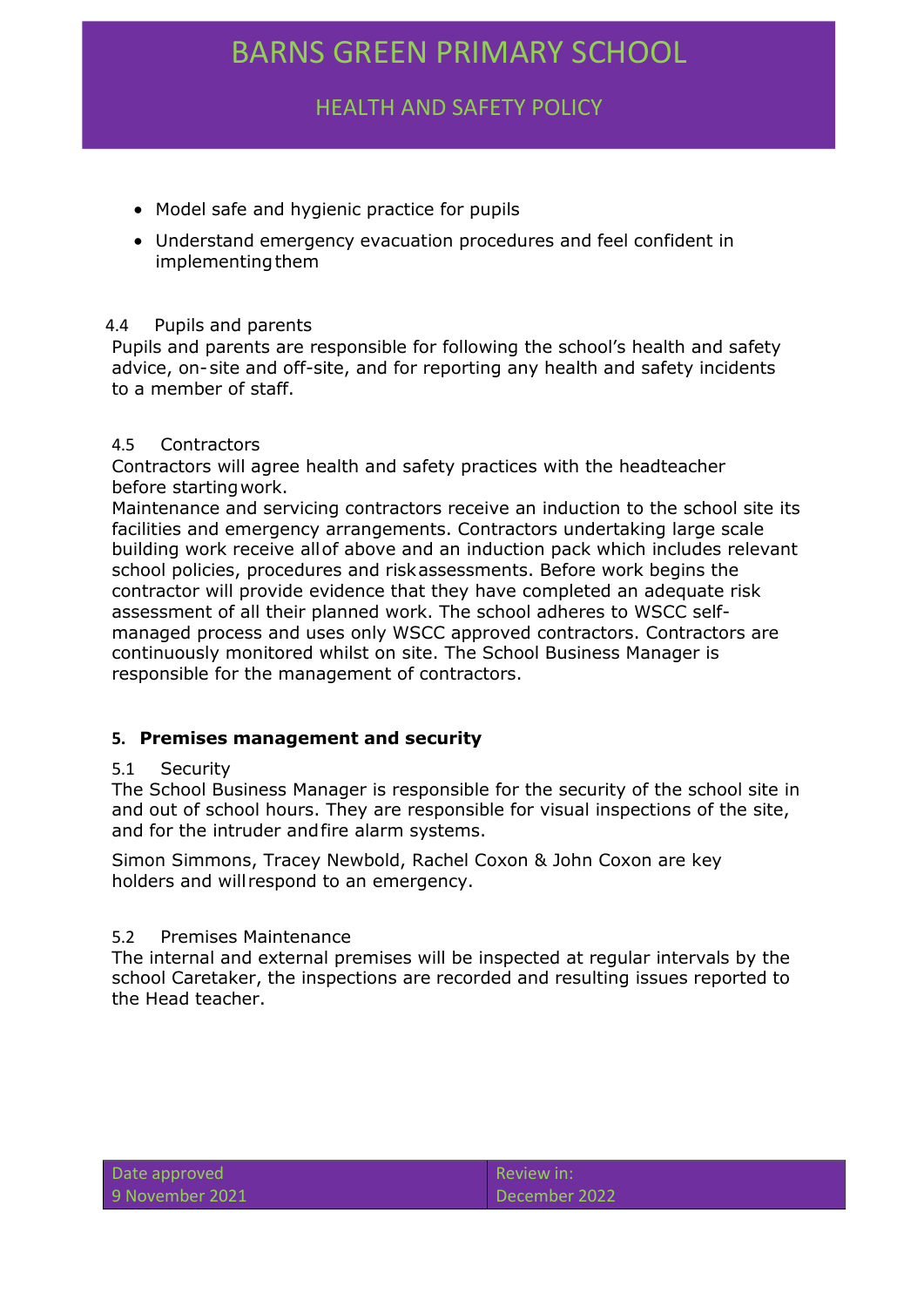# HEALTH AND SAFETY POLICY

The school is to be kept clean, tidy and free from hazardous obstacles. Staff must report any defective equipment, furniture or premises issues to the school Caretaker using the defects log. The school Caretaker will sign and date completed actions in the log.

### 5.3 Glazing

The school holds an up to date Glazing Survey and regularly monitors glazing as part of thepremises inspection. The School Business Manager is responsible for glazing management.

### 5.4 Monitoring, audit and review

The Governing Body shall receive termly reports on Health and Safety and will regularly inspect and monitor the premises.

Regular review of procedure shall be undertaken in the light of operational practice, new laws and new policy/directives of the Local Authority. The operational practice and procedure shall be constantly monitored by the head/local safety officer. The Governing body shall prepare an annual action plan to address deficiencies in health and safety arisingfrom the Head teachers' annual report.

#### 5.5 Water quality

The Caretaker is responsible for monitoring and recording water temperatures at the schoolto ensure water quality is maintained. A bi-annual water quality risk assessment is producedand reviewed by 3C.

### <span id="page-6-0"></span>**6. Fire safety**

The Head Teacher is the designated person for fire safety within the establishment. Thedesignated person will ensure that:

- The school's fire risk assessment is kept up-to-date by annual review or in responseto significant changes to premises or work arrangements.
- There is reasonable fire-fighting equipment in the school, it is maintained andmaintenance records are kept.
- The fire safety equipment, e.g. fire alarm, emergency lighting, etc. is regularlychecked, maintained and records are kept.
- There are no general fire hazards around the building, particularly near escape routes, escape routes are unobstructed and that there is access for fire fighters.
- Staff and pupils are practised in evacuating the premises by performing termly drills,monitoring their effectiveness and keeping records.
- Develop personal emergency evacuation plans (PEEP) for those staff and/or pupilswho require additional assistance to evacuate the premises.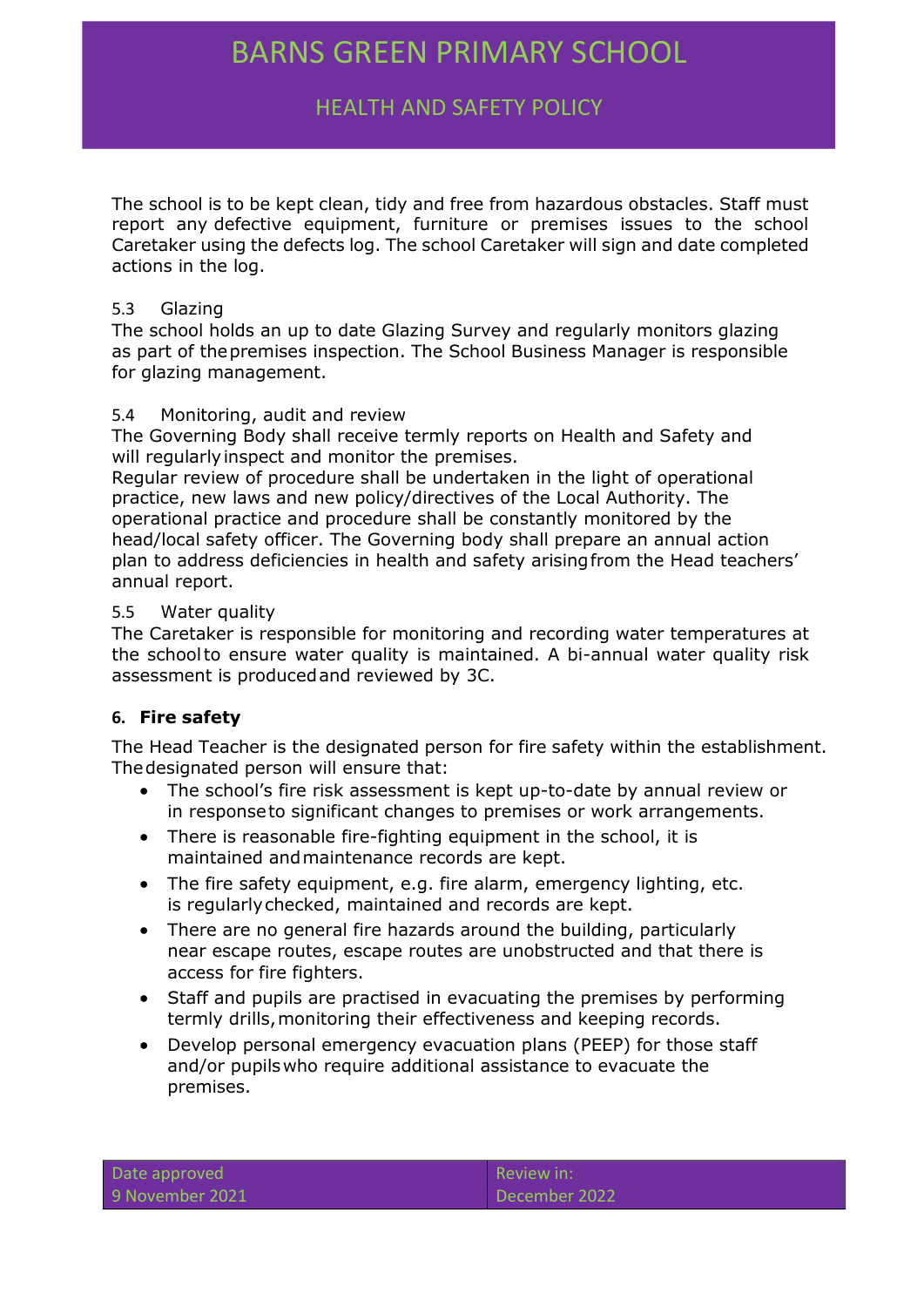HEALTH AND SAFETY POLICY

They will also ensure that the establishment has in place an up to date Emergency Fire Plan,which details the procedures to be followed in the event of a fire. The plan must be prepared to ensure that people within the establishment know the action to take if there is a fire, and to ensure the establishment can be safely evacuated.

Where necessary, the Emergency Fire Plan will include the following features:

- Action on discovering a fire and calling the fire service (these notices will also bedisplayed throughout the establishment)
- The location of the assembly point for roll call
- Liaison with emergency services
- Identification of key escape routes
- The type and location of fire-fighting equipment provided
- Specific responsibilities in the event of fire (adequate number of fire wardens toassist with the evacuation)
- Training (in house fire safety awareness training is carried out annually for all staff).
- Any need to co-operate or co-ordinate with other responsible persons that will beoperating within the premises.

### <span id="page-7-0"></span>**7. Emergency Provision/Business Continuity**

The Emergency Plan details procedures and arrangements to be used in the event of an emergency. This includes liaison with WSCC and the emergency services, provision for the continuation of school business and arrangements to contact interested parties i.e. parentsand the press.

All staff are trained in the procedures contained within the emergency plan and are able totake the appropriate action if required. The emergency plan is regularly monitored and reviewed by the governing body.

### <span id="page-7-1"></span>**8. COSHH**

All hazardous substances stored and used within the school are to be risk assessed and theprecautions identified by the risk assessment shall be communicated to staff and

implemented. These assessments will be held in the school's COSHH risk assessment file, along with the relevant data sheets and made available to all employees who are requiredto use these substances in their work.

The Head Teacher is the designated person for ensuring that the COSHH risk assessment fileis kept up to date and communicated to relevant staff.

Schools are required to control hazardous substances, which can take many forms, including:

| Date approved   |  |
|-----------------|--|
| 9 November 2021 |  |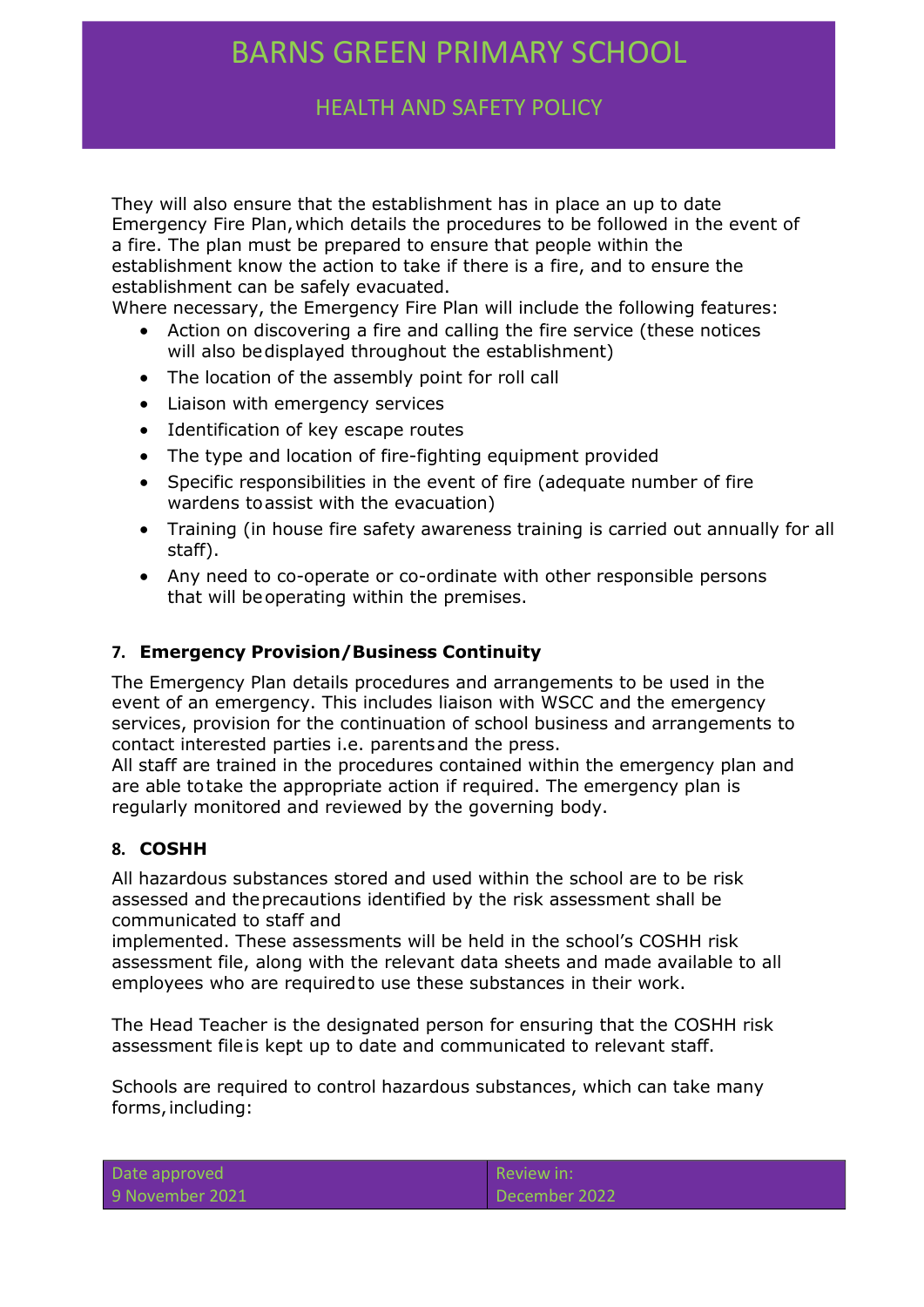# HEALTH AND SAFETY POLICY

- Chemicals
- Products containing chemicals
- Fumes
- Dusts
- Vapours
- Mists
- Gases and asphyxiating gases
- Germs that cause diseases, such as leptospirosis or legionnaires disease

Control of substances hazardous to health (COSHH) risk assessments are completed by theSchool Business Manager and circulated to all employees who work with hazardous substances. Staff will also be provided with protective equipment, where necessary.

Our staff use and store hazardous products in accordance with instructions on the productlabel. All hazardous products are kept in their original containers, with clear labelling and product information.

*Hazardous products are stored in the East and West locked cleaning cupboards and in locked*

*cupboards in caretaker's office.*

Any hazardous products are disposed of in accordance with specific disposal procedures.

Emergency procedures, including procedures for dealing with spillages, are displayed nearwhere hazardous products are stored and in areas where they are routinely used.

### 8.1 Gas Safety

The school ensures that the gas boilers and other gas appliances are serviced andmaintained regularly. The Head Teacher is responsible for gas safety.

Induction

All new employees are informed of the school's health and safety arrangements and procedures using the induction checklist available within the Health and Safety A-Z on theWSSfS. Staff will also complete the eLearning 'Your Own and Others' and records will be kept. The school Business Manager is responsible for the induction of staff.

#### 8.2 Legionella

 A water risk assessment review has been completed on 9/11/2020 by Joe Taylor from3C. The School Business Manager is responsible for ensuring

| Date approved   | $\blacksquare$ Review in: |
|-----------------|---------------------------|
| 9 November 2021 | December 2022             |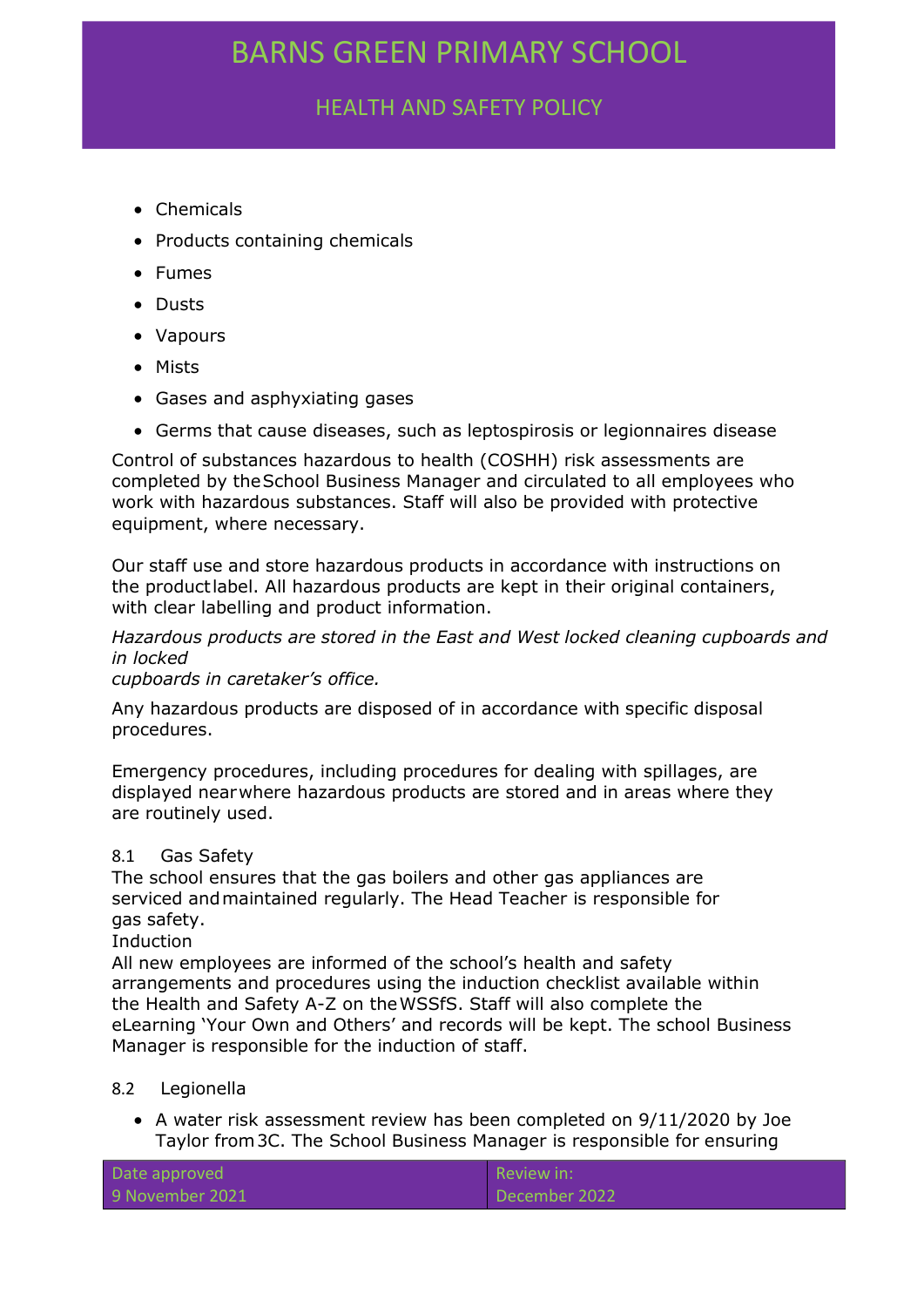HEALTH AND SAFETY POLICY

that the identified

operational controls are conducted and recorded in the school's water log book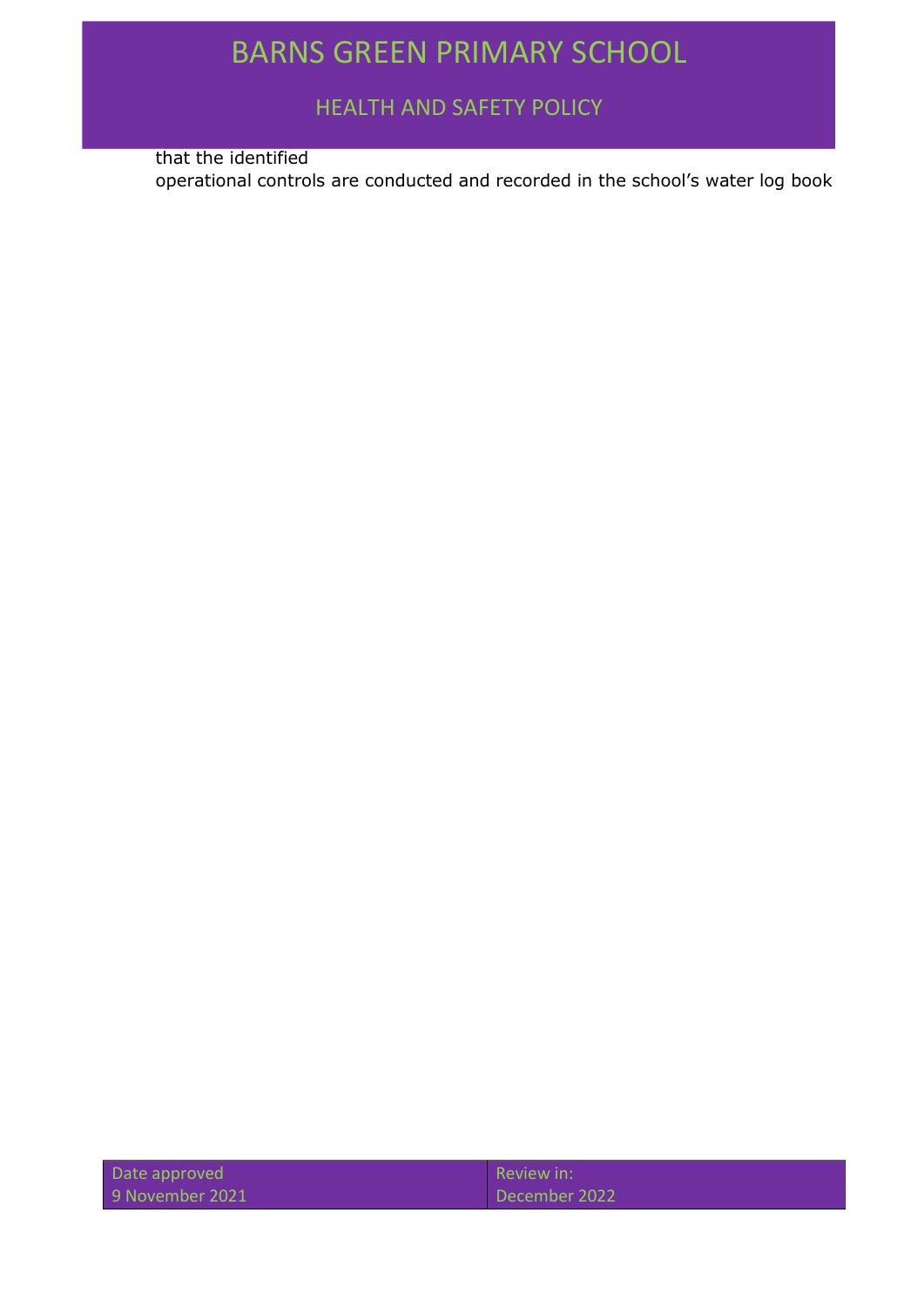HEALTH AND SAFETY POLICY

- This risk assessment will be reviewed every six months and when significant changeshave occurred to the water system and/or building footprint
- The risks from legionella are mitigated by the following: regular flushing of taps/showers, prevention of limescale build-up. Weekly temperature checks.Legionella tests bi-annually.

### 8.3 Asbestos

The school does not contain asbestos.

### <span id="page-10-0"></span>**9. Equipment**

- All equipment and machinery is maintained in accordance with the manufacturer's instructions. In addition, maintenance schedules outline when extra checks shouldtake place
- When new equipment is purchased, it is checked to ensure that it meets appropriateeducational standards
- All equipment is stored in the appropriate storage containers and areas. All containersare labelled with the correct hazard sign and contents

#### 9.1 Electrical equipment

Electrical safety is managed by the School Business Manager.

- All staff are responsible for ensuring that they use and handle electrical equipmentsensibly and safely
- Any pupil or volunteer who handles electrical appliances does so under thesupervision of the member of staff who so directs them
- Any potential hazards will be reported to the School Business Manager immediately
- Permanently installed electrical equipment is connected through a dedicated isolatorswitch and adequately earthed
- Only trained staff members can check plugs
- All portable electrical equipment within the school is to be tested annually andrecords of these tests will be held at the school.
- Private portable electrical equipment must not be brought into the establishment andused without the appropriate checks.
- A 5-yearly check of the fixed electrical installation is completed and records kept.

|  | Date approved   |  |
|--|-----------------|--|
|  | 9 November 2021 |  |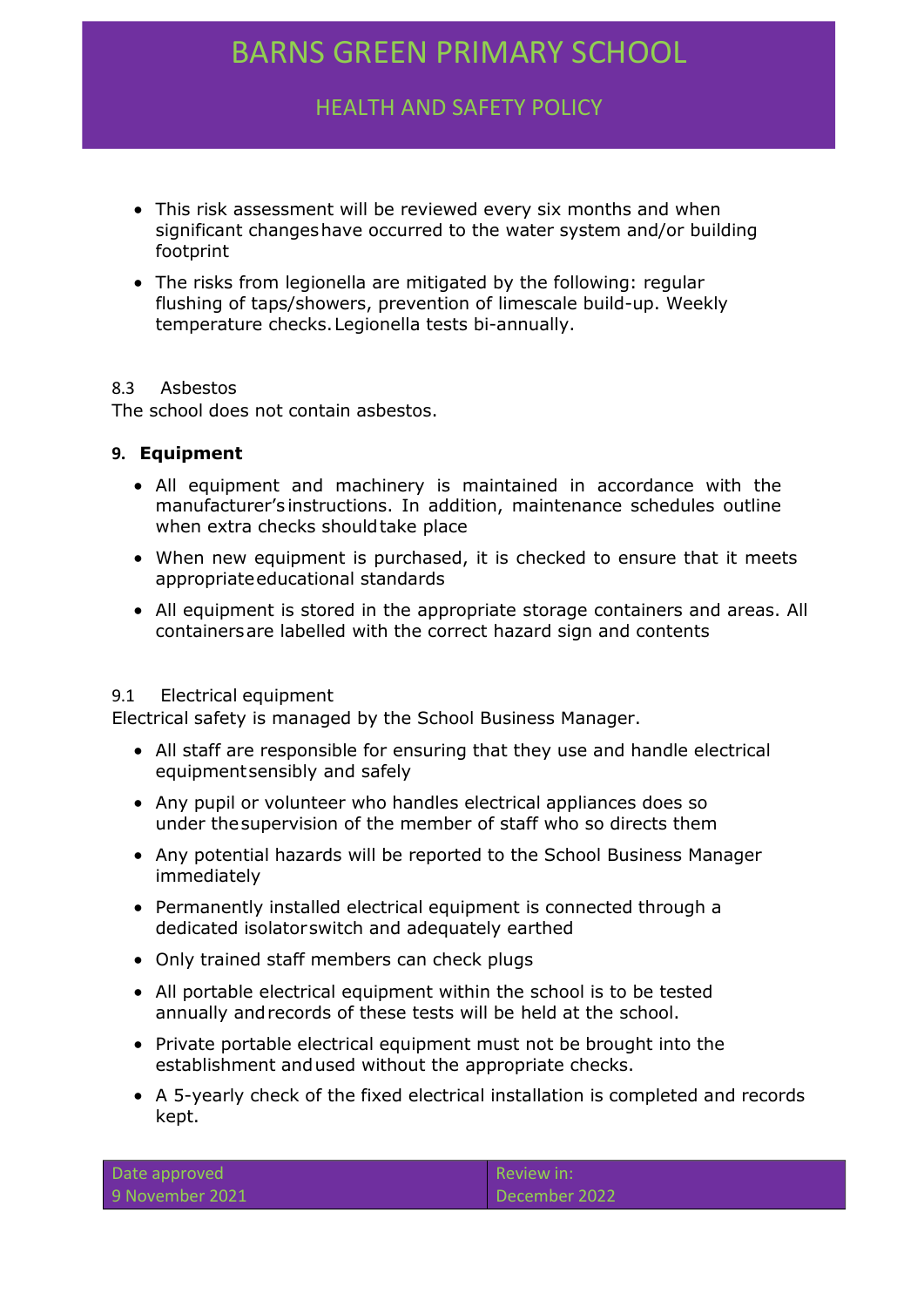HEALTH AND SAFETY POLICY

- All isolator switches are clearly marked to identify their machine
- Electrical apparatus and connections will not be touched by wet hands and will only beused in dry conditions
- Maintenance, repair, installation and disconnection work associated with permanentlyinstalled or portable electrical equipment is only carried out by a competent person

### 9.2 PE equipment

External and internal play and physical education (P.E.) equipment is serviced by Universal Services. P.E. equipment is checked prior to every use by the teaching staff any defects are reported immediately to the Head teacher. The Caretaker regularly monitors external play equipment and defects are reported immediately to the Head teacher. Faulty equipment is immediately decommissioned.

- 9.3 Display screen equipment
	- Staff identified as DSE users are entitled to an eyesight test for DSE use upon request,and at regular intervals thereafter, by a qualified optician (and corrective glasses provided if required specifically for DSE use)
- 9.4 Display Screen Equipment (DSE)
	- NEW All staff who use computers daily as a significant part of their normal work have a display screen equipment (DSE) assessment carried out. 'Significant' is takento be continuous/near continuous spells of an hour or more at a time
	- Every DSE user will have a DSE risk assessment completed to make sure they knowhow to adjust and set up the workstation correctly.
	- It is the responsibility of the school Business Manager to ensure assessments are completed by relevant staff. The risk assessment can be carried out by the workstation user through the e-Learning programme and assessment checklist. This is available on Health and Safety A-Z pages of the WSSfS. DSE user risk assessments will be reviewed periodically by the school Business Manager, at least annually, or if there have been any significant changes to the workstation. A review of the original assessment must be undertaken as soon as practicable by the line manager when anemployee complains of musculoskeletal or other health issues that could be attributed to, or aggravated by, working with DSE

 $\Box$ 

### <span id="page-11-0"></span>**10. Lone working**

Date approved 9 November 2021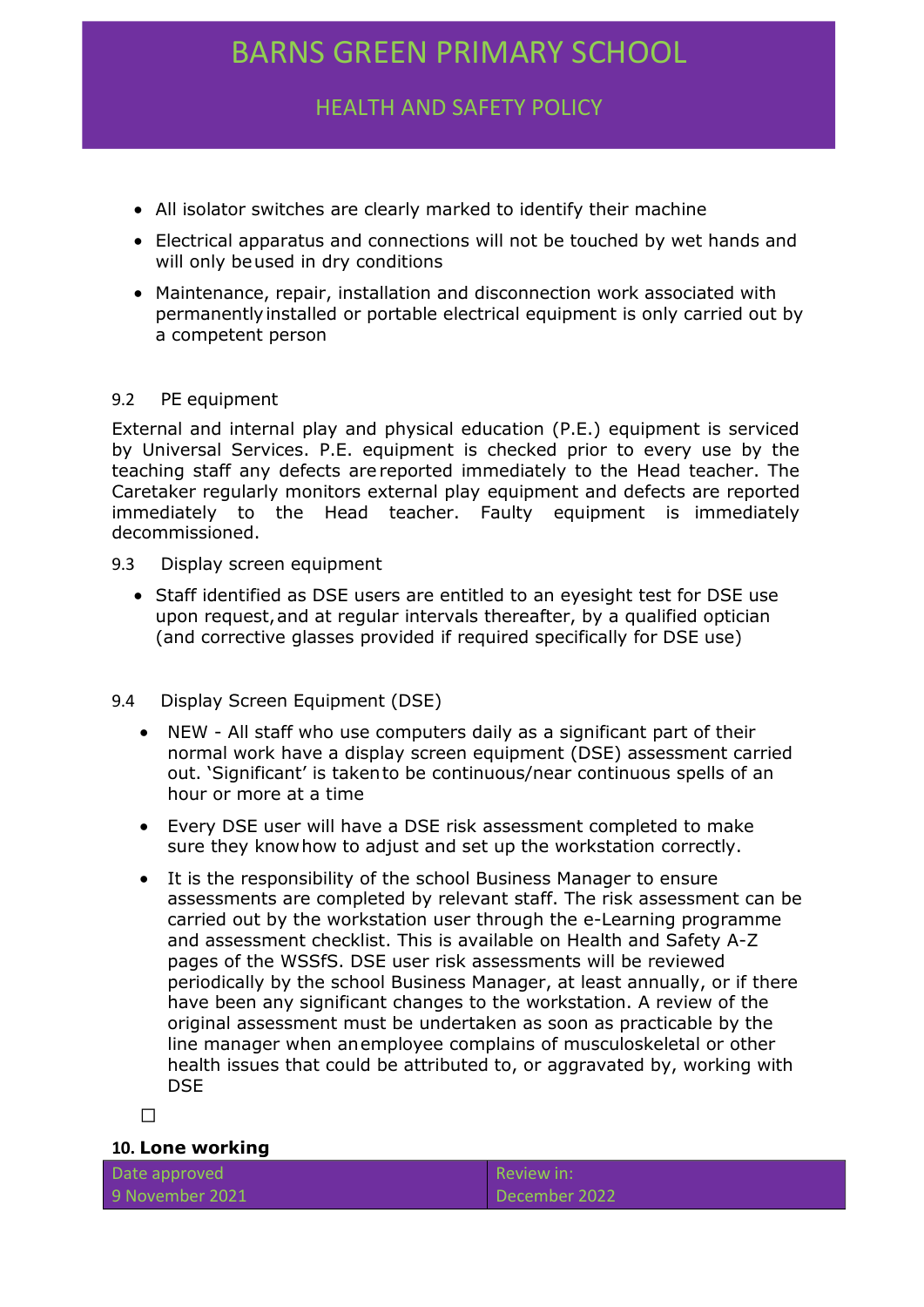HEALTH AND SAFETY POLICY

Lone working may include:

- Late working
- Home or site visits
- Weekend working
- Site manager duties
- Site cleaning duties
- Working in a single occupancy office

Lone working is to be discouraged. Potentially dangerous activities, such as those where there is a risk of falling from height, will not be undertaken when working alone. If there areany doubts about the task to be performed then the task will be postponed until other staffmembers are available.

If lone working is to be undertaken, a colleague, friend or family member will be informed about where the member of staff is and when they are likely to return and the risks shouldbe assessed and adequate controls put in place.

The lone worker will ensure that they are medically fit to work alone.

The Head Teacher is responsible for risk assessing and producing lone working procedures.

## <span id="page-12-0"></span>**11. Working at height**

Teaching staff should avoid working at height to put up displays. Ladders, step stools andother access equipment are kept on a ladder register and regularly inspected and maintained.

We will ensure that work is properly planned, supervised and carried out by competentpeople with the skills, knowledge and experience to do the work. In addition:

- The Caretaker retains ladders for working at height
- Pupils are prohibited from using ladders
- Staff will wear appropriate footwear and clothing when using ladders
- Contractors are expected to provide their own ladders for working at height
- Before using a ladder, staff are expected to conduct a visual inspection to ensure itssafety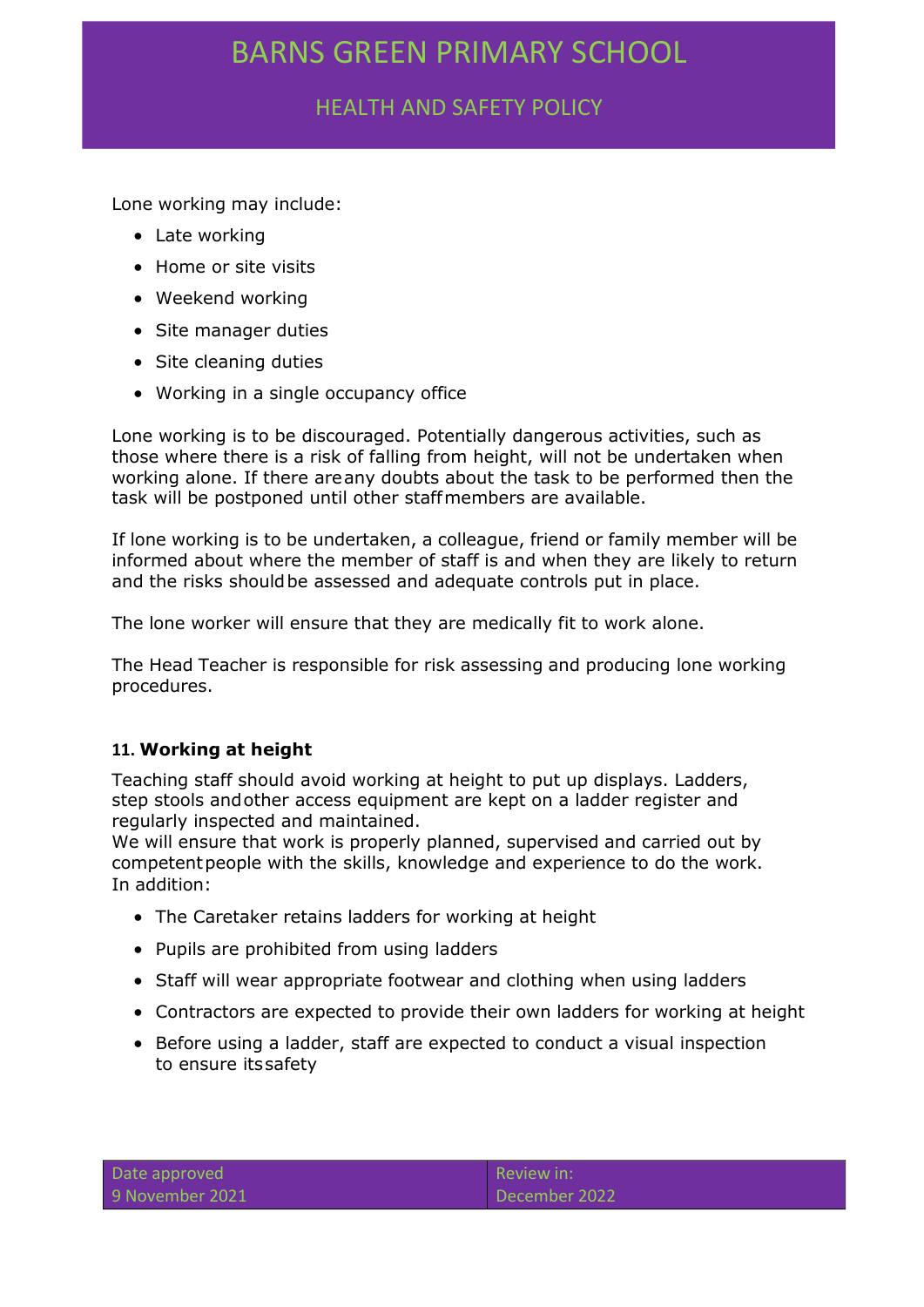# HEALTH AND SAFETY POLICY

Access to high levels, such as roofs, is only permitted by trained persons

## <span id="page-13-0"></span>**12. Manual handling**

Manual handling is defined as the transporting or supporting of a load (including the lifting,putting down, pushing, pulling, carrying or moving thereof) by hand or bodily force.

Consequently, the Manual Handling Operations Regulations apply to a wide range of operations; in this context, it applies to both the moving of inanimate loads (manual handling) and the moving and handling of children where they are unable to do this unaided(moving and handling).

It is up to individuals to determine whether they are fit to lift or move equipment and furniture. If an individual feels that to lift an item could result in injury or exacerbate anexisting condition, they will ask for assistance.

The school will ensure that proper mechanical aids and lifting equipment are available inschool, and that staff are trained in how to use them safely. Where manual handling or moving and handling tasks are undertaken, The Governing bodywill designate suitably competent staff to undertake risk assessments of the activities, and ensure staff working in these areas receive the necessary training and instruction.

The Head Teacher is responsible for developing and reviewing moving and manual handlingrisk assessment.

Staff and pupils are expected to use the following basic manual handling procedure:

- Plan the lift and assess the load. If it is awkward or heavy, use a mechanical aid, suchas a trolley, or ask another person to help
- Take the more direct route that is clear from obstruction and is as flat as possible
- Ensure the area where you plan to offload the load is clear
- When lifting, bend your knees and keep your back straight, feet apart and angled out.Ensure the load is held close to the body and firmly. Lift smoothly and slowly and avoid twisting, stretching and reaching where practicable

### <span id="page-13-1"></span>**13. Off-site visits**

All off-site activities are risk assessed using the WSCC system. The school's systems are audited by WSCC Outdoor Education Advisor. The Head Teacher is the school's EducationalVisit Co-ordinator (EVC)

| Date approved   |
|-----------------|
| 9 November 2021 |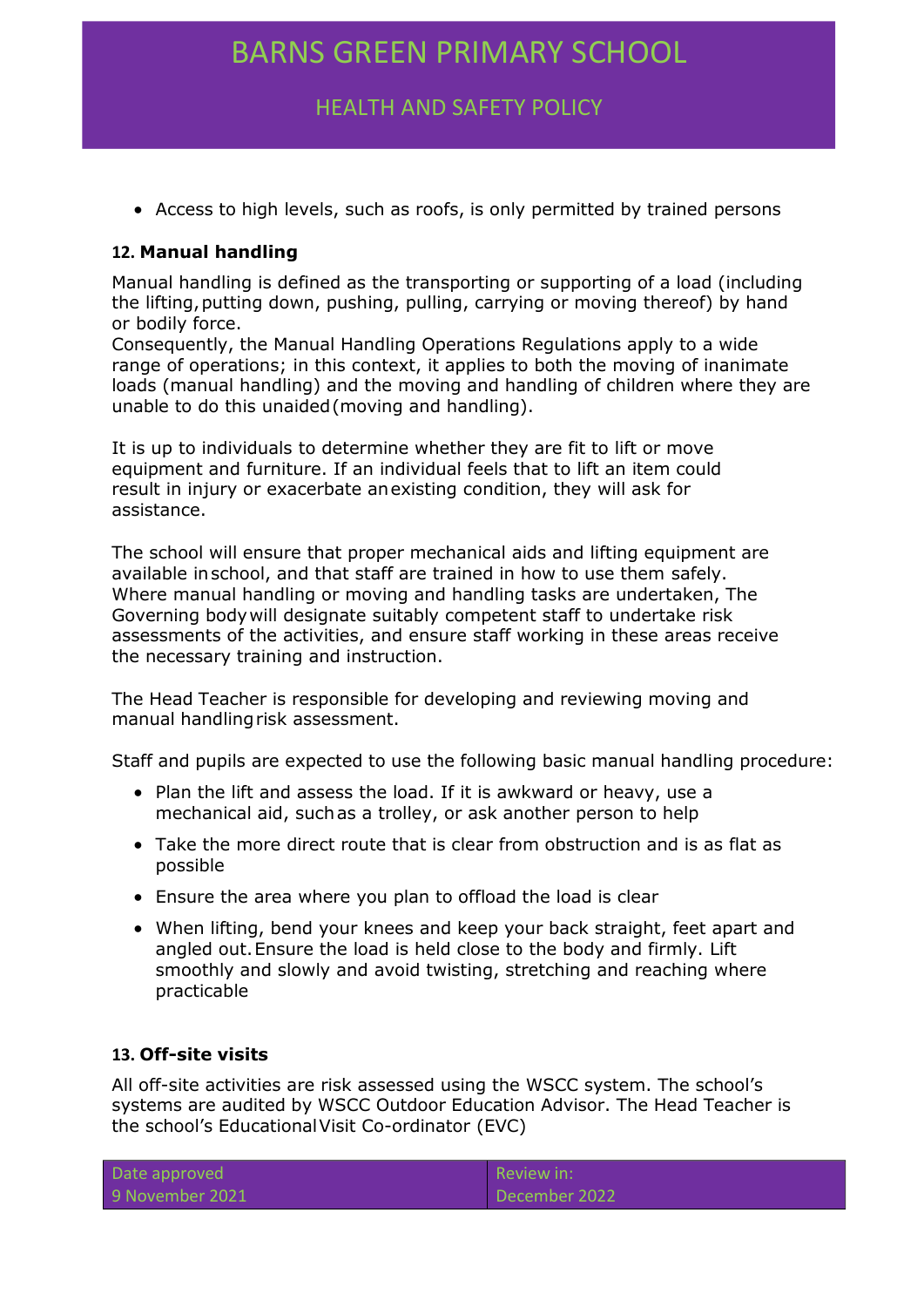HEALTH AND SAFETY POLICY

When taking pupils off the school premises, we will ensure that:

- Risk assessments will be completed where off-site visits and activities require them
- All off-site visits are appropriately staffed
- Staff will take a school mobile phone, a portable first aid kit, information about the
	- specific medical needs of pupils along with the parents' contact details
- There will always be at least one first aider on school trips and visits (EYFS only)
- There will always be at least one first aider with a current paediatric first aid certificateon school trips and visits, as required by the statutory framework (EYFS only).

## <span id="page-14-0"></span>**14. Lettings**

Those who hire any aspect of the school site or any facilities will be made aware of the content of the school's health and safety policy, and will have responsibility forcomplying with it.

### <span id="page-14-1"></span>**15. Violence at work**

We believe that staff should not be in any danger at work, and will not tolerate violent or threatening behaviour towards our staff.

All staff will report any incidents of aggression or violence (or near misses) directed to themselves to their line manager/head teacher immediately. This applies to violence frompupils, visitors or other staff.

## <span id="page-14-2"></span>**16. Smoking**

Smoking is not permitted anywhere on the school premises.

### <span id="page-14-3"></span>**17. Food Safety**

The lead for Food Safety is The School Business Manager. The Food Safety lead will ensurethat there are arrangements for safely and hygienically receiving food from suppliers and preparing it for serving to pupils. The kitchen, servery and dining area are to be cleaned daily and after each use. A risk assessment is in place for lunchtime meals (hot and cold). Midday Meals Supervisors must cordon off spillages, clear up immediately and the floor surface must be clean and drybefore being opened up to pupils again.

All incidents are to be reported to the Food Safety Lead.

| Date approved   | $\blacksquare$ Review in: |
|-----------------|---------------------------|
| 9 November 2021 | December 2022             |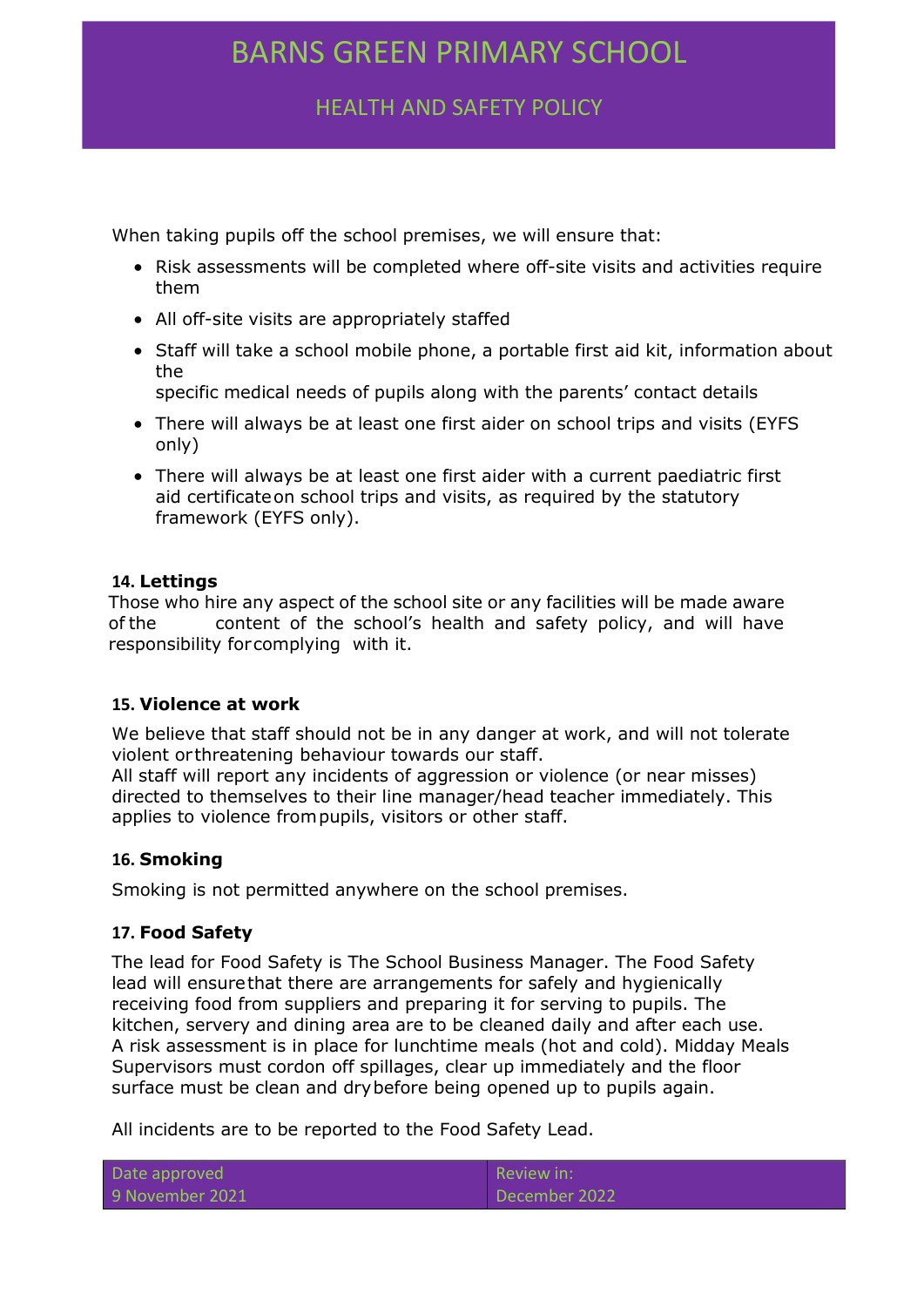HEALTH AND SAFETY POLICY

### <span id="page-15-0"></span>**18. Infection prevention and control**

We follow national guidance published by Public Health England when responding to infection control issues. We will encourage staff and pupils to follow this good hygienepractice, outlined below, where applicable.

#### 18.1 Handwashing

- Wash hands with liquid soap and warm water, and dry with paper towels
- Always wash hands after using the toilet, before eating or handling food, and afterhandling animals
- Cover all cuts and abrasions with waterproof dressings
- 18.2 Coughing and sneezing
	- Cover mouth and nose with a tissue
	- Wash hands after using or disposing of tissues
	- Spitting is discouraged
- 18.3 Personal protective equipment
	- Wear disposable non-powdered vinyl or latex-free CE-marked gloves and disposableplastic aprons where there is a risk of splashing or contamination with blood/body fluids (for example, nappy or pad changing)
	- Wear goggles if there is a risk of splashing to the face
	- Use the correct personal protective equipment when handling cleaning chemicals
- 18.4 Cleaning of the environment
	- Clean the environment, including toys and equipment, frequently and thoroughly
- 18.5 Cleaning of blood and body fluid spillages
	- Clean up all spillages of blood, faeces, saliva, vomit, nasal and eye dischargesimmediately and wear personal protective equipment
	- When spillages occur, clean using a product that combines both a detergent and a disinfectant and use as per manufacturer's instructions. Ensure it is effective againstbacteria and viruses and suitable for use on the affected surface
	- Never use mops for cleaning up blood and body fluid spillages use disposable paper towels and discard clinical waste as described below
	- Make spillage kits available for blood spills

18.6 Laundry

| Date approved   | Review in:    |
|-----------------|---------------|
| 9 November 2021 | December 2022 |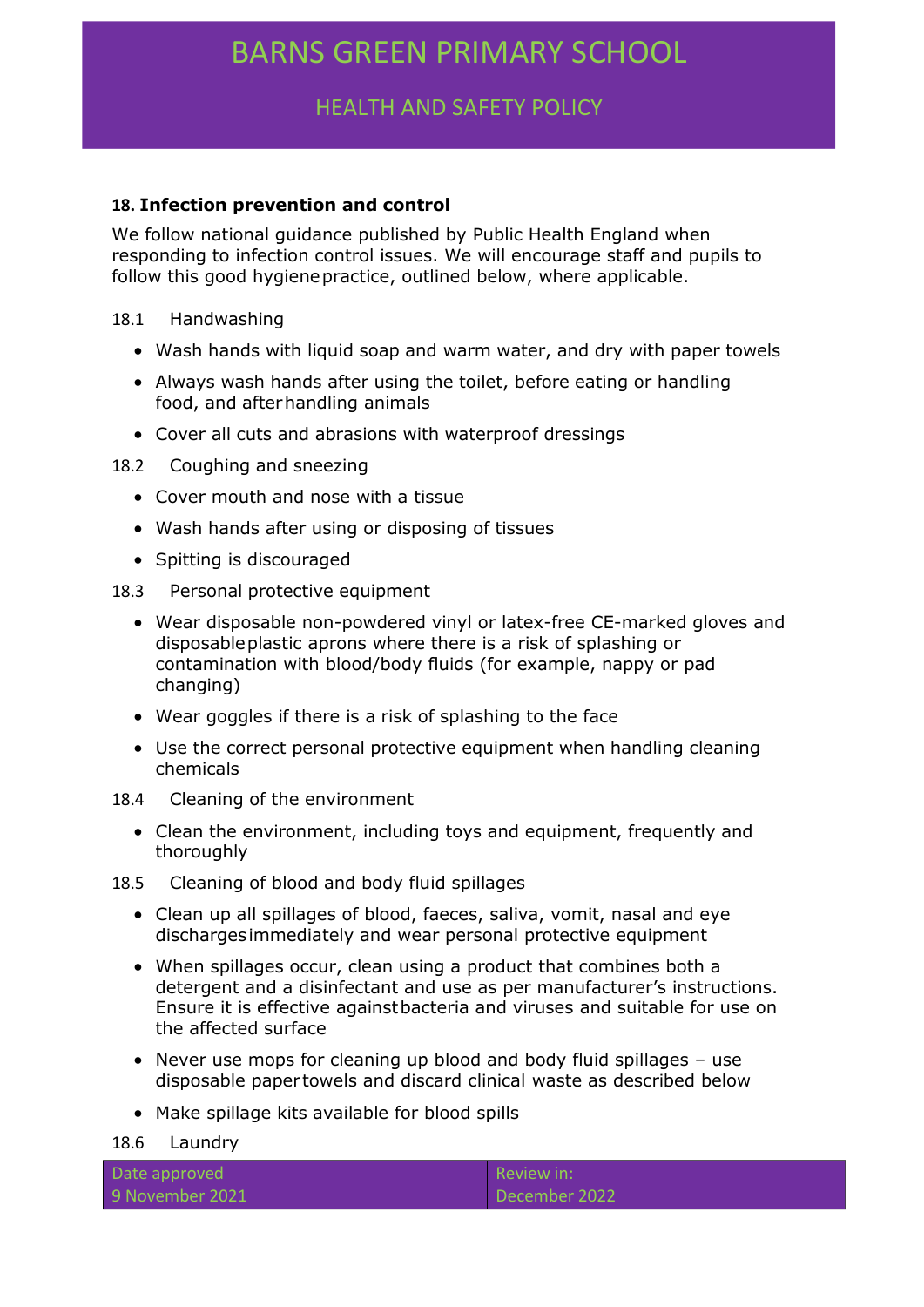HEALTH AND SAFETY POLICY

- Wash laundry in a separate dedicated facility
- Wash soiled linen separately and at the hottest wash the fabric will tolerate
- Wear personal protective clothing when handling soiled linen
- Bag children's soiled clothing to be sent home, never rinse by hand

### 18.7 Clinical waste

- Always segregate domestic and clinical waste, in accordance with local policy
- Used nappies/pads, gloves, aprons and soiled dressings are stored in correct clinicalwaste bags in foot-operated bins
- Remove clinical waste with a registered waste contractor
- Remove all clinical waste bags when they are two-thirds full and store in a dedicated, secure area while awaiting collection

### 18.8 Animals

- Wash hands before and after handling any animals
- Keep animals' living quarters clean and away from food areas
- Dispose of animal waste regularly, and keep litter boxes away from pupils
- Supervise pupils when playing with animals
- Seek veterinary advice on animal welfare and animal health issues, and the suitabilityof the animal as a pet

### 18.9 Pupils vulnerable to infection

Some medical conditions make pupils vulnerable to infections that would rarely be serious in most children. The school will normally have been made aware of such vulnerable children. These children are particularly vulnerable to chickenpox, measles or slapped cheekdisease (parvovirus B19) and, if exposed to either of these, the parent/carer will be informed promptly and further medical advice sought. We will advise these children to have additional immunisations, for example for pneumococcal and influenza.

#### 18.10 Exclusion periods for infectious diseases

The school will follow recommended exclusion periods outlined by Public Health England, summarised in appendix 4. In the event of an epidemic/pandemic, we will follow advice from Public Health England about the appropriate course of action.

### <span id="page-16-0"></span>**19. New and expectant mothers**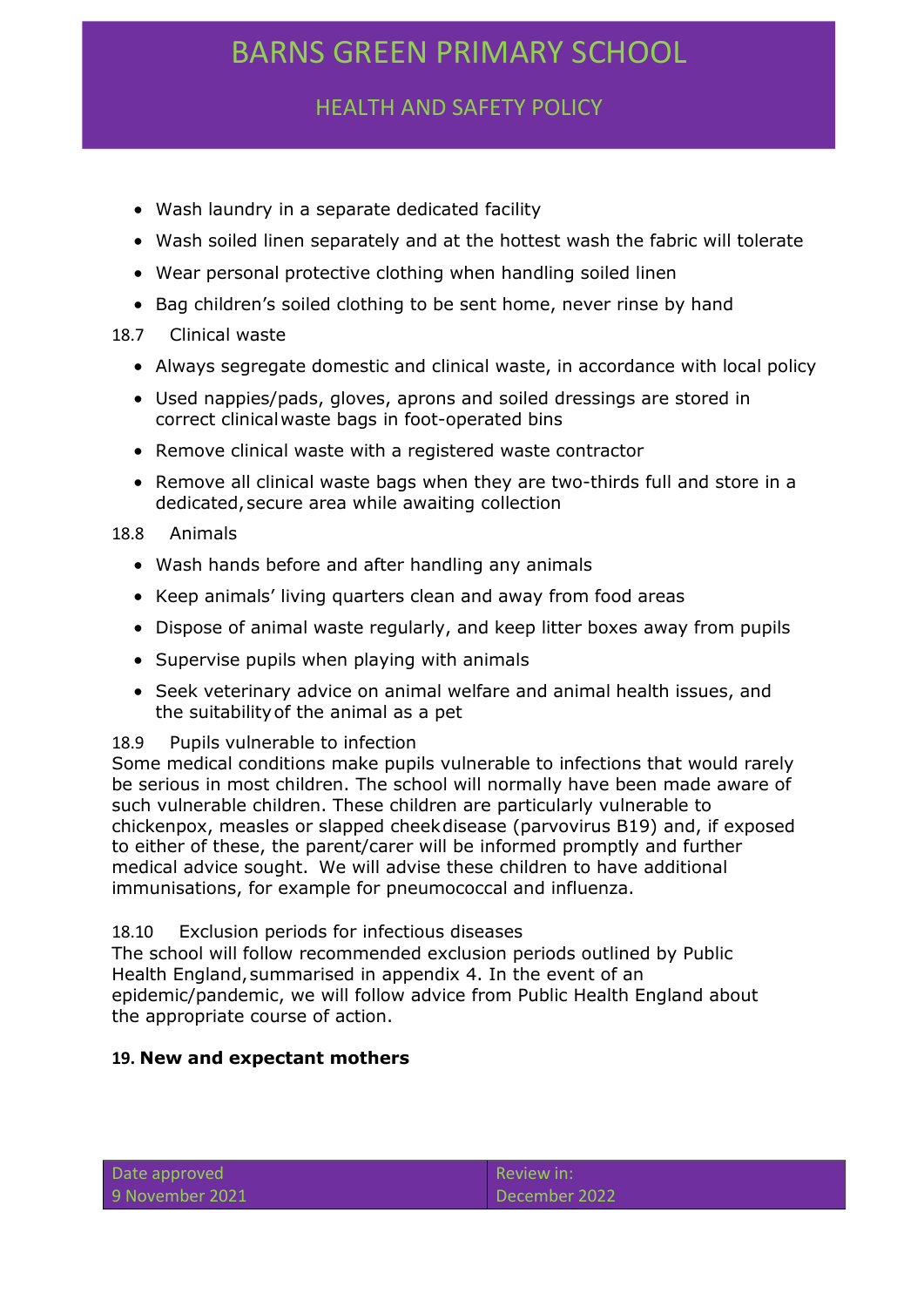HEALTH AND SAFETY POLICY

Any staff member who becomes pregnant is to inform the Head Teacher of this and an appropriate risk assessment is to be undertaken following the guidance contained within the Health and Safety A-Z on the WSSfS. The school recognises the changing nature of pregnancy and will regularly review risk assessments to ensure that working at the schoolwill not pose any risk to their health and safety and that of their unborn child.

Appropriate measures will be put in place to control risks identified. Some specific risks aresummarised below:

- Chickenpox can affect the pregnancy if a woman has not already had the infection. Expectant mothers should report exposure to antenatal carer and GP at any stage of exposure. Shingles is caused by the same virus as chickenpox, so anyone who has nothad chickenpox is potentially vulnerable to the infection if they have close contact with a case of shingles
- If a pregnant woman comes into contact with measles or German measles (rubella), she should inform her antenatal carer and GP immediately to ensure investigation
- Slapped cheek disease (parvovirus B19) can occasionally affect an unborn child. If exposed early in pregnancy (before 20 weeks), the pregnant woman should inform herantenatal care and GP as this must be investigated promptly

#### <span id="page-17-0"></span>**20. Occupational stress**

The governing body considers staff welfare of paramount importance, and seeks to promotea work/life balance amongst their staff. The Head teacher is constantly monitoring staff workload and every effort is made to make effective changes if staff are experiencing stress either at home or work. The school also utilizes the services of Health Assured and Occupational Health.

We are committed to promoting high levels of health and wellbeing and recognise the importance of identifying and reducing workplace stressors through risk assessment. Systems are in place within the school for responding to individual concerns and monitoringstaff workloads.

#### <span id="page-17-1"></span>**21. Accident reporting**

All accidents and incidents, to staff, visitors and contractors are reported to WSCC using theonline accident reporting system. Minor incidents to pupils are recorded locally major injuries and direct visits to hospital are also reported to WSCC using the online system.

The School Business Manager is responsible for reporting accidents

The Head teacher will monitor accidents and incidents in order to identify trends and reportto the governing body.

| Date approved   |
|-----------------|
| 9 November 2021 |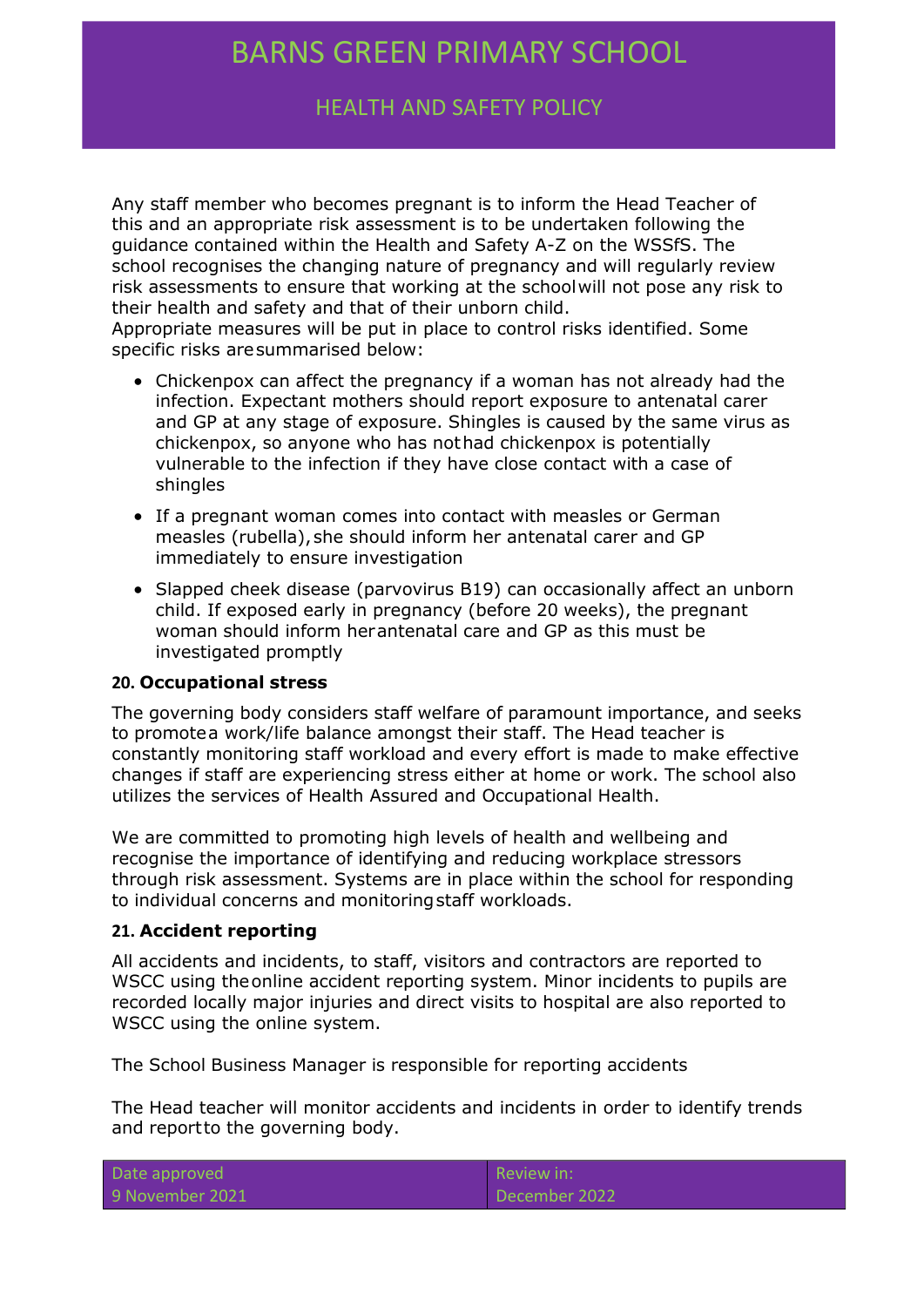# HEALTH AND SAFETY POLICY

### 21.1 First Aid

The lead First Aider is the School Business Manager. A list of trained First Aiders is detailedin Appendix II. Details of the school's first aid trained staff is displayed in the first aid room/area. The school Business Manager monitors first aid training to ensure certificationremains in date.

 A first aid risk assessment has been completed and provision is in place, followingthe findings of the risk assessment.

Suitable and appropriate first aid cover is provided at all times during the working day and after hours to cover breakfast and after school clubs and all staff membersare aware of the arrangements in place.

 The School Business Manager is the designated person for ensuring the first aid kitsare kept fully stocked and items are within date, checks of first aid kits are recordedas completed.

#### 21.2 Accident record book

- An accident form will be completed as soon as possible after the accident occurs by the member of staff or first aider who deals with it. An accident form template can befound in appendix 2
- As much detail as possible will be supplied when reporting an accident
- Information about injuries will also be kept in the pupil's educational record
- Records held in the first aid and accident book will be retained by the school for a minimum of 3 years, in accordance with regulation 25 of the Social Security (Claimsand Payments) Regulations 1979, and then securely disposed of.

#### 21.3 Reporting to the Health and Safety Executive

The School Business Manager will keep a record of any accident which results in a reportable injury, disease, or dangerous occurrence as defined in the RIDDOR 2013legislation (regulations 4, 5, 6 and 7). The School Business Manager will report these to the Health and Safety Executive as soon asis reasonably practicable and in any event within 10 days of the incident.

Reportable injuries, diseases or dangerous occurrences include:

- Death
- Specified injuries. These are:
	- o Fractures, other than to fingers, thumbs and toes
	- o Amputations
	- $\circ$  Any injury likely to lead to permanent loss of sight or reduction in sight

| Date approved   |  |
|-----------------|--|
| 9 November 2021 |  |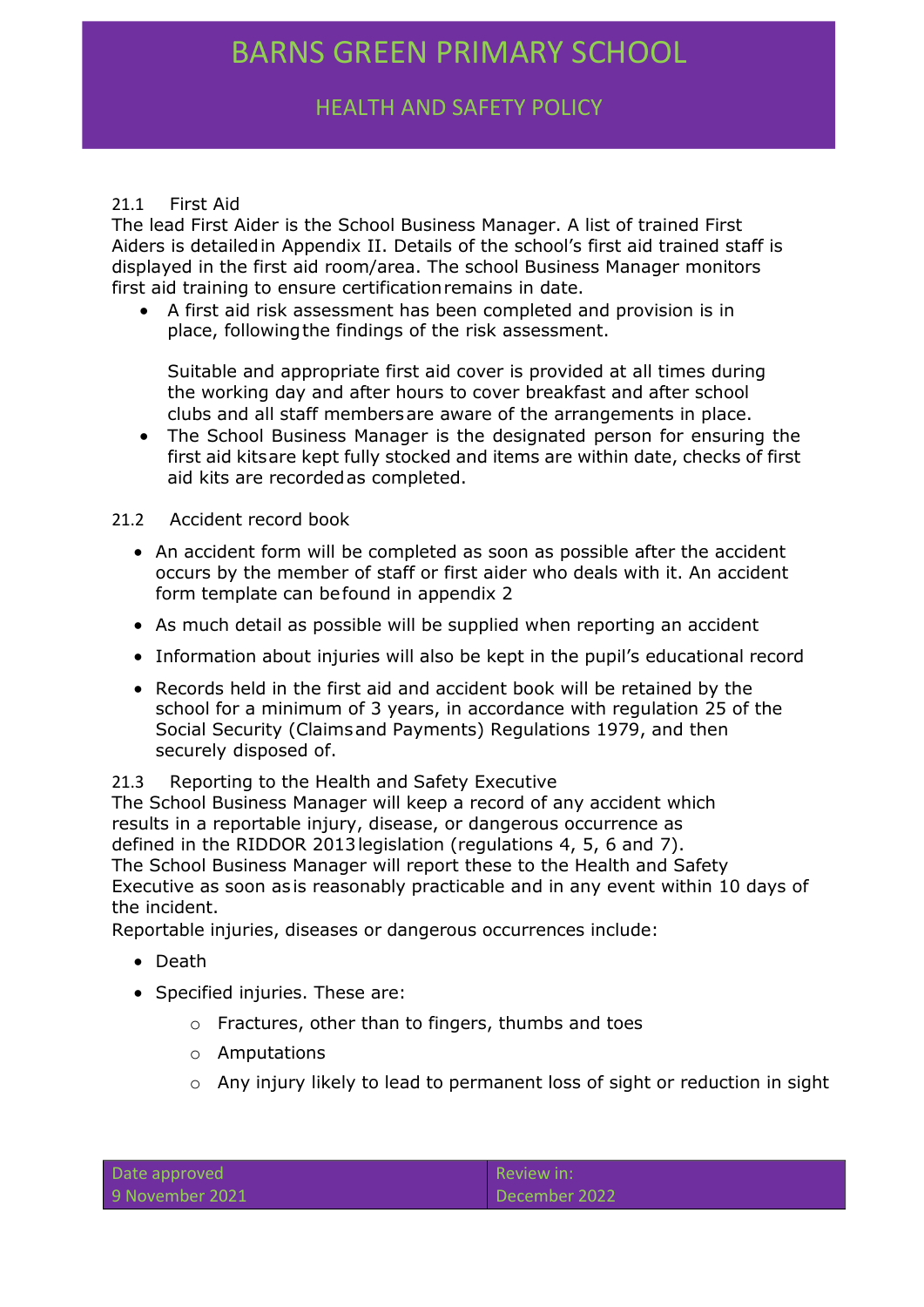HEALTH AND SAFETY POLICY

- o Any crush injury to the head or torso causing damage to the brain or internalorgans
- o Serious burns (including scalding)
- o Any scalping requiring hospital treatment
- o Any loss of consciousness caused by head injury or asphyxia
- o Any other injury arising from working in an enclosed space which leads to hypothermia or heat-induced illness, or requires resuscitation or admittanceto hospital for more than 24 hours
- Injuries where an employee is away from work or unable to perform their normalwork duties for more than 7 consecutive days
- Where an accident leads to someone being taken to hospital
- Where something happens that does not result in an injury, but could have done
- Near-miss events that do not result in an injury, but could have done. Examples ofnear-miss events relevant to schools include, but are not limited to:
	- $\circ$  The collapse or failure of load-bearing parts of lifts and lifting equipment
	- o The accidental release of a biological agent likely to cause severe humanillness
	- o The accidental release or escape of any substance that may cause a seriousinjury or damage to health
	- o An electrical short circuit or overload causing a fire or

explosionInformation on how to make a RIDDOR report is available here:

How to [make a RIDDOR report,](http://www.hse.gov.uk/riddor/report.htm) HSE <http://www.hse.gov.uk/riddor/report.htm>

#### 21.4 Notifying parents

The School Business Manager will inform parents of any accident or injury sustained by apupil, and any first aid treatment given, on the same day, or as soon as reasonably practicable.

#### 21.5 Reporting to Ofsted and child protection agencies

The Headteacher will notify Ofsted of any serious accident, illness or injury to, or death of, a pupil while in the school's care. This will happen as soon as is reasonably practicable, and nolater than 14 days after the incident.